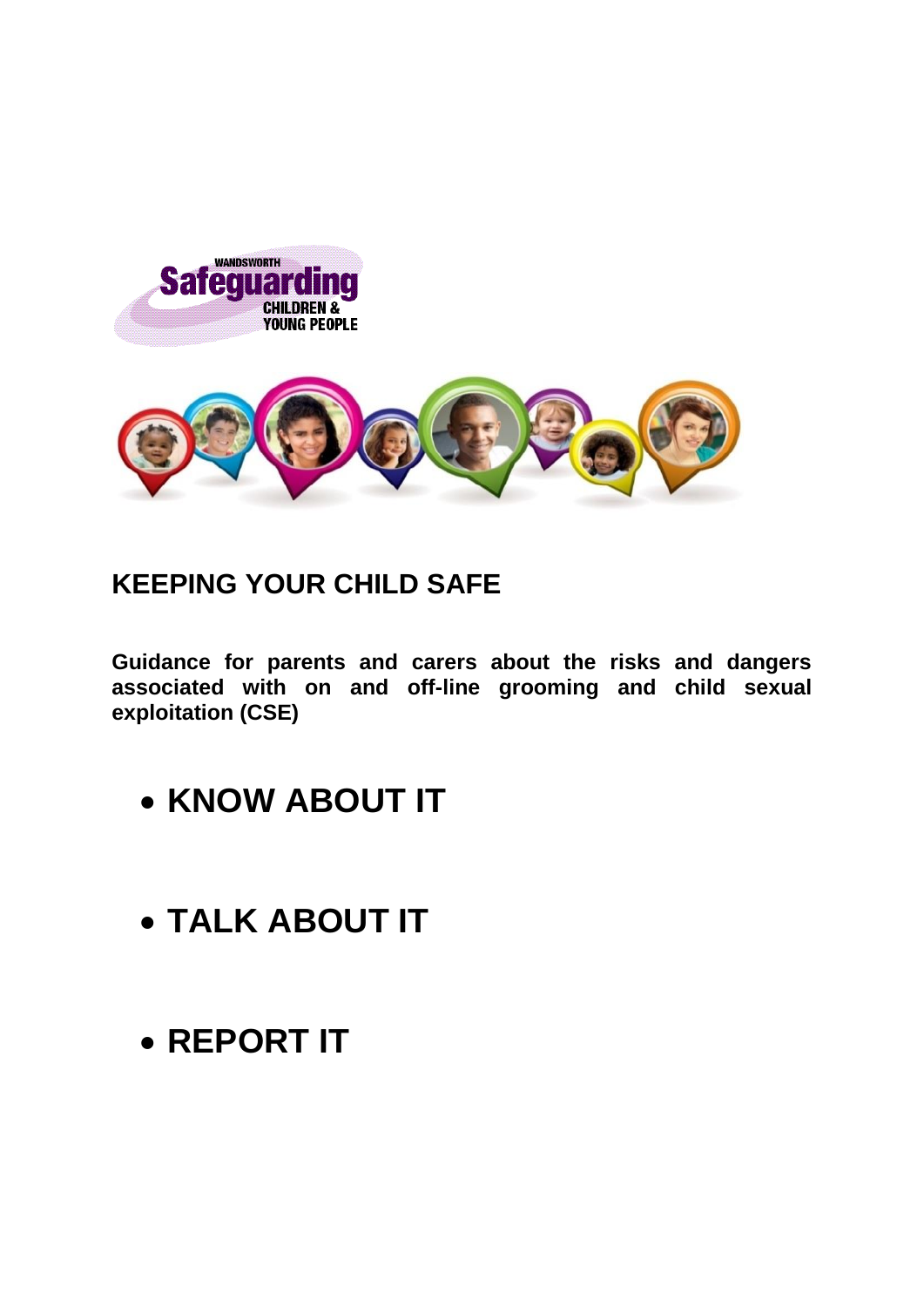## **KNOW ABOUT IT**

## **Knowing how grooming works is the first step to protecting children and young people**



### **What is grooming?**

### **A definition**

*"Grooming is when someone builds an online relationship with a young person and tricks them or pressures them into doing something sexual"*

[www.childline.or.uk](http://www.childline.or.uk/)

Grooming is when someone builds an emotional connection with a child to gain their trust for the purposes of sexual abuse, sexual exploitation or trafficking.

Children and young people can be groomed online or face-to-face, by a stranger or by someone they know – even a family member, friend or professional who works with them.

A child sex abuser is someone who is sexually attracted to children and acts upon their desires.

Child sex abusers find the internet an easier place to engage children in sexually abusive activity because they can act anonymously without revealing their real identity.

Child sex abusers will often pretend to be someone other than who they are, lie about their name, their age and what they look like by setting up fake profiles, as well as abuse from the safety of their own homes in order to:

- Collect and swap child abuse images with others
- Form online networks with other child sex abusers
- Participate in online communities such as blogs, forums and private chat rooms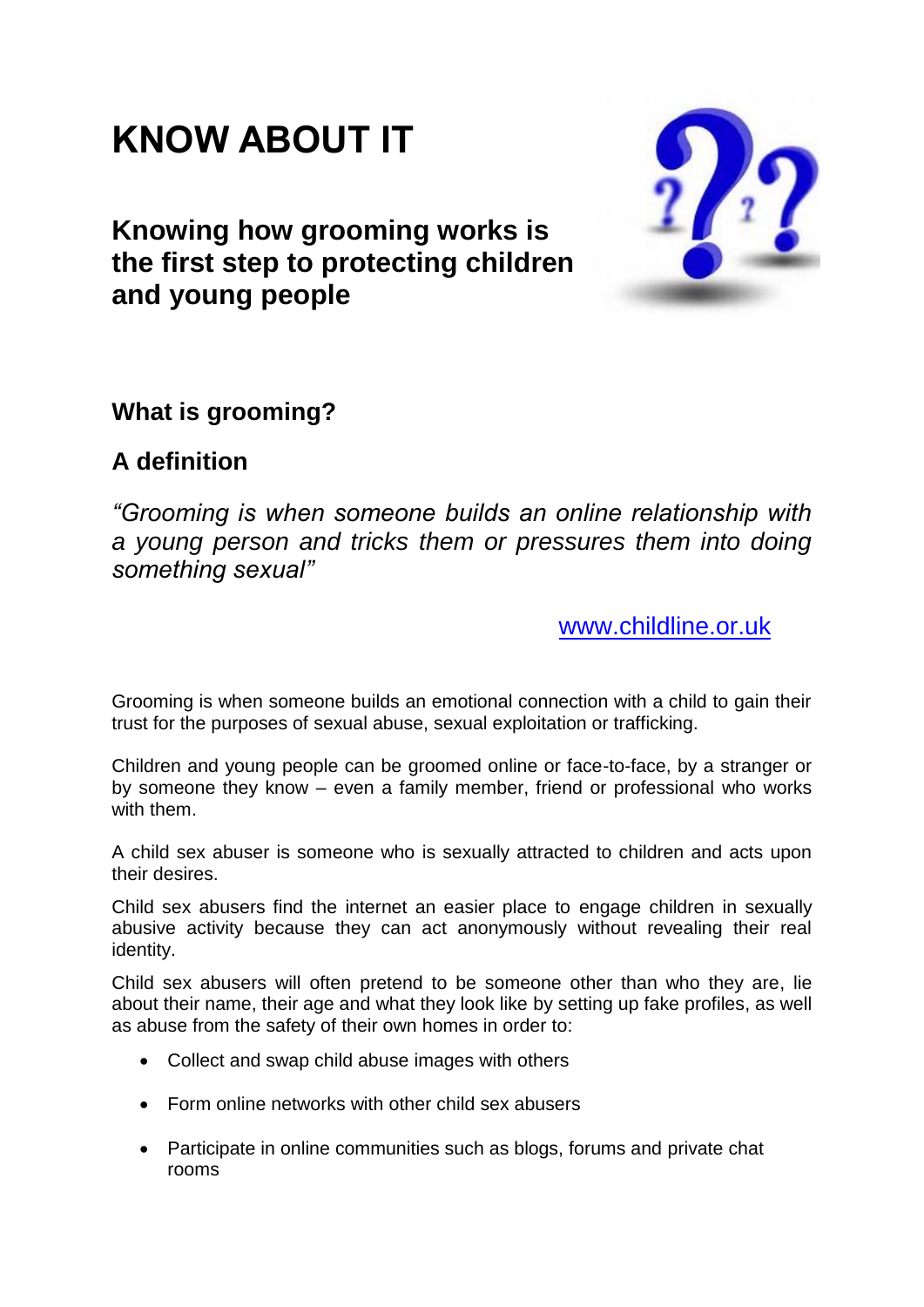- Swap personal information on children that they have collected with other child sex abusers
- Try to meet children with the intent to have sex with them

Children and young people may be groomed to:

- Send or post sexually explicit images of themselves online
- Behave sexually or take part in sexual activities on webcam or using a smartphone camera
- Have sexual conversations by text or online

Child sex abusers may threaten to send images, video or copies of conversations to the child or young person's friends and family to ensure they continue to take part in online sexual activity. These Images or videos may continue to be shared long after the sexual abuse has stopped.

It is important to be aware that groomers can be female as well as male – and can be any age - sometimes of a similar or same age as the victim.

#### **Many children and young people don't understand that they have been groomed or that what has happened to them is abuse.**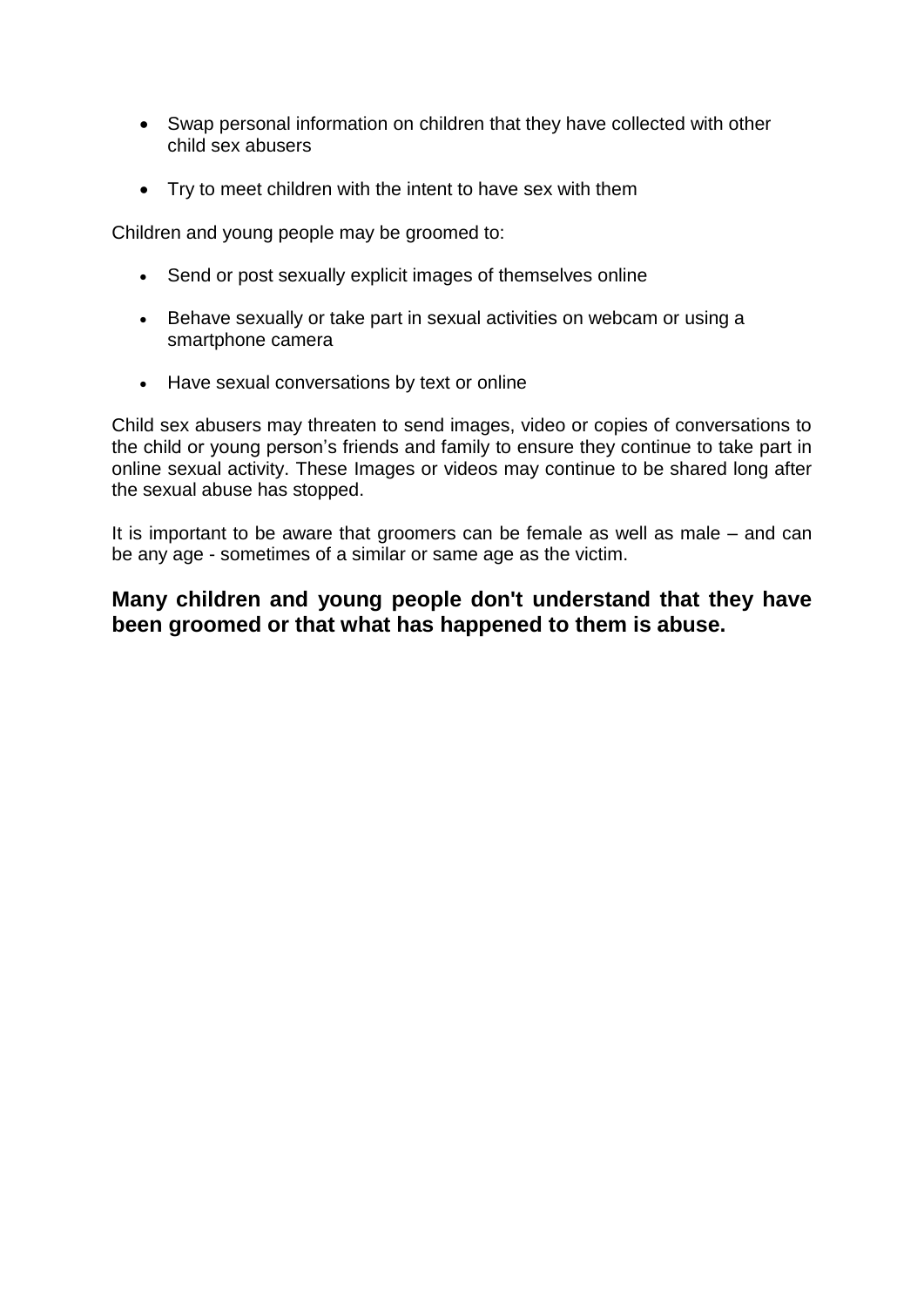## **What to look out for**



The signs of grooming aren't always obvious and groomers will often go to great lengths not to be identified. However, it is important to be aware that some abusers can be hidden in plain sight and, on the surface, might never be considered a danger to children and young people.

If a child is being groomed they may:

- be very secretive about what they are doing online
- profess to having older boyfriends or girlfriends
- go to unusual places to meet friends, such as short-stay hotels
- be taken away on trips and holidays
- be given gifts of money and items, such as clothes or mobile phones
- have access to drugs and alcohol.

In older children, signs of grooming can easily be mistaken for 'normal' teenage behaviour, but you may notice unexplained changes.

Watch out for anything different about them, whether changes are physical, emotional and behavioural (including inappropriate sexualised behaviour for their age):

- becoming withdrawn
- anxious
- $\bullet$  clingy
- depressed
- aggressive
- having sleep problems
- eating disorders
- wetting the bed
- soiling clothing
- taking risks
- missing school
- changes in eating habits
- obsessive behaviour
- nightmares
- taking drugs
- misusing alcohol
- self-harming
- having suicidal thought

**Groomers will spend a long time gaining a child's trust. This can involve gaining the trust of a whole family so they can have one-toone contact with a child. Be aware that you too can be duped and manipulated by an abuser.**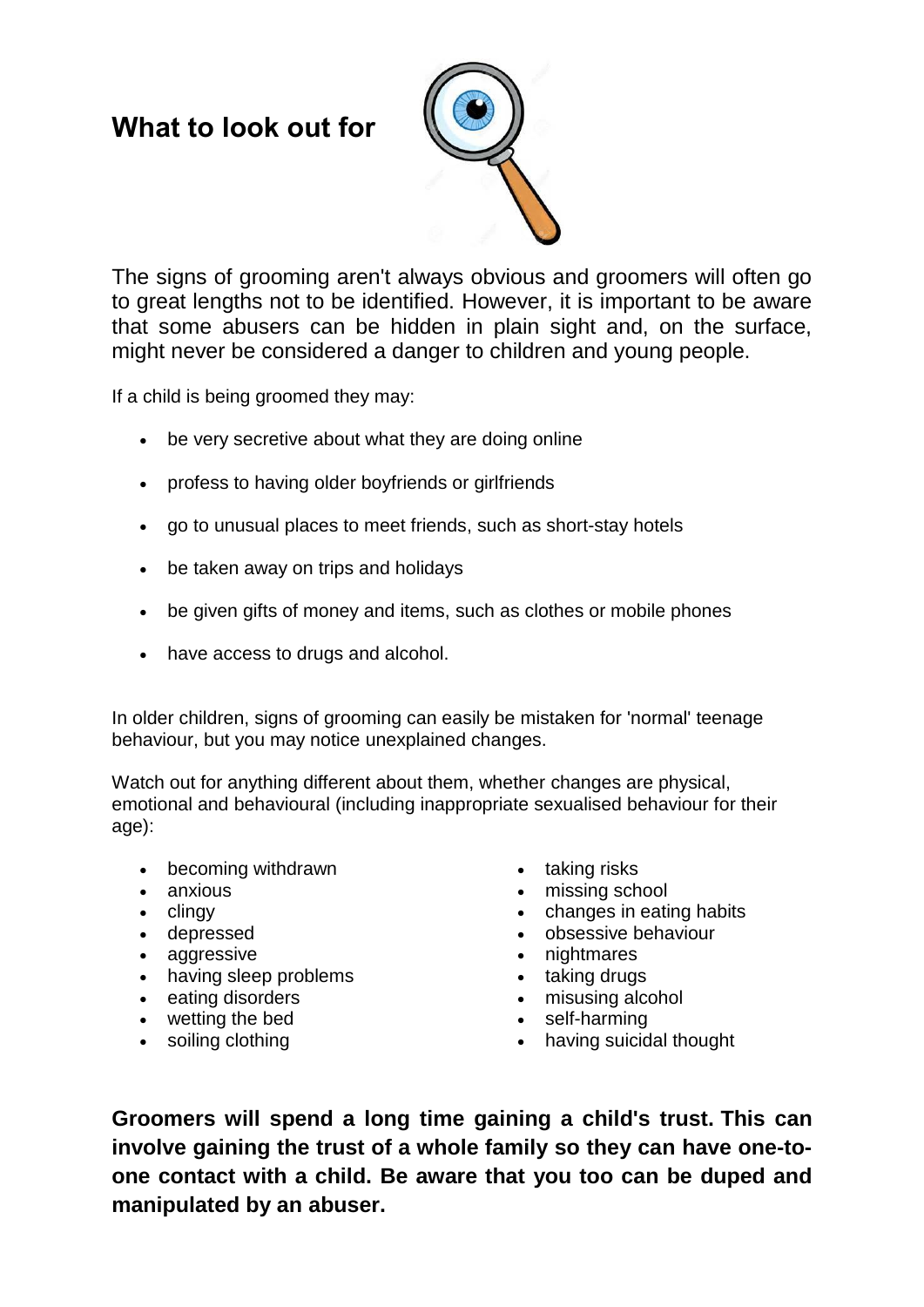# **TALK ABOUT IT**



### **We don't know how common grooming is because many children don't, won't or can't tell anyone what is happening to them.**

Grooming can affect any child. Groomers will exploit any vulnerability to increase the child or young person's dependence on them so that they become less likely to talk to family and friends.

Children may not speak out because they are:

- ashamed
- feeling guilty
- unaware that they're being abused
- believe they are in a relationship with their abuser as a real 'boyfriend' or

'girlfriend'.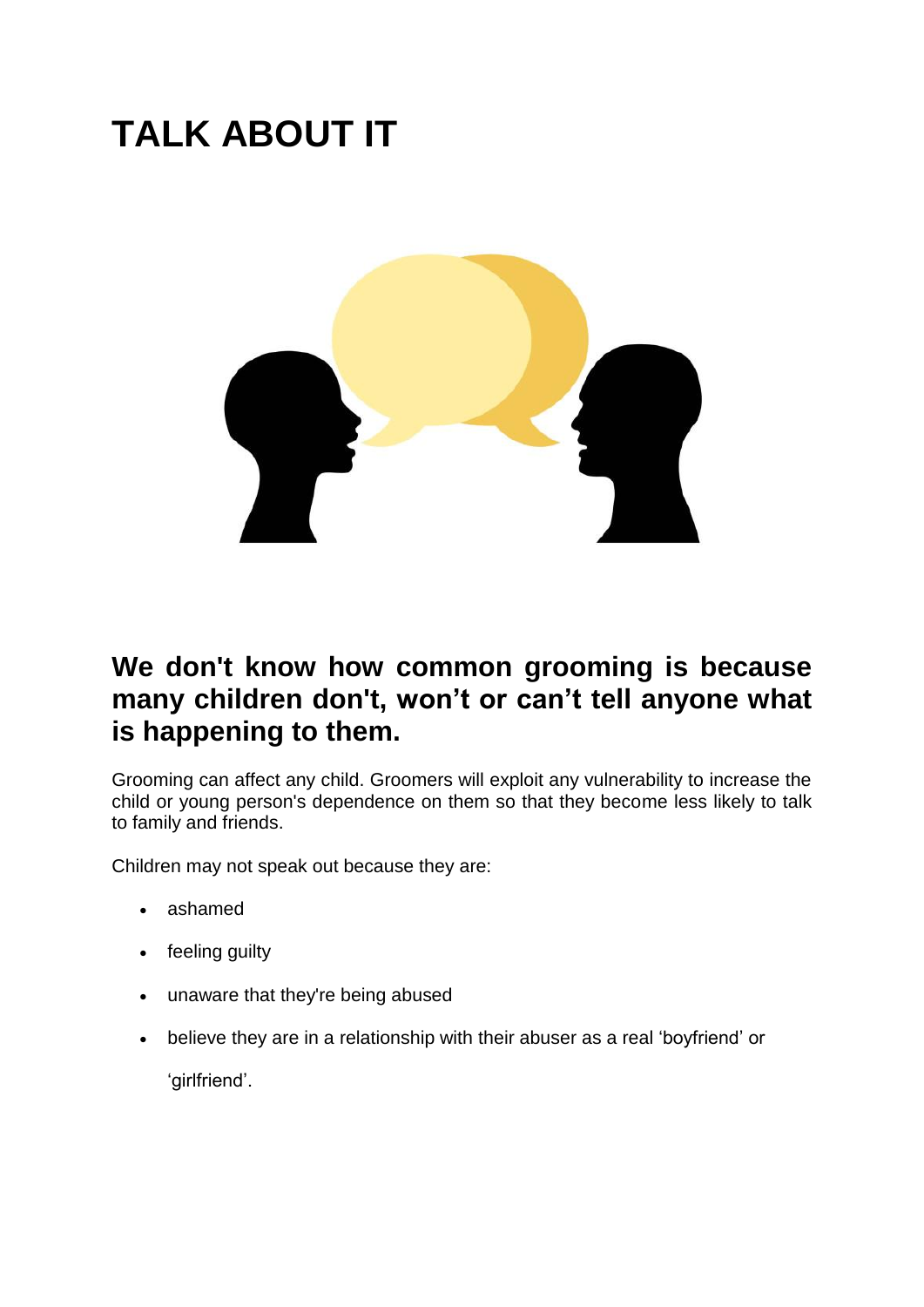# **REPORT IT**



## **How can I protect my child and others?**

CEOP, the Child Exploitation Online Protection agency, helps keep children safe from online grooming and sexual exploitation. If someone's acted inappropriately to a child or young person you know, report it to CEOP.

Anyone can make a report on the CEOP website:

[www.ceop.police.uk/safety-centre](http://www.ceop.police.uk/safety-centre)

There are a number of other ways to report abuse online via the internet: [www.internetmatters.org/report-issue](http://www.internetmatters.org/report-issue)

<https://www.nspcc.org.uk/what-you-can-do/report-abuse/>

You can also call the **NSPCC** helpline on [0808 800 5000](tel:0808%20800%205000)

Or email email [help@nspcc.org.uk](mailto:help@nspcc.org.uk)

Or text 88858.

Children and young people can call **[Childline](http://www.childline.org.uk/)** on 0800 1111

Or call **[The Mix](http://www.themix.org.uk/)** on 0808 808 4994 (text 80849).

Or call the **Stop it Now!** helpline on 0808 1000 900 anonymously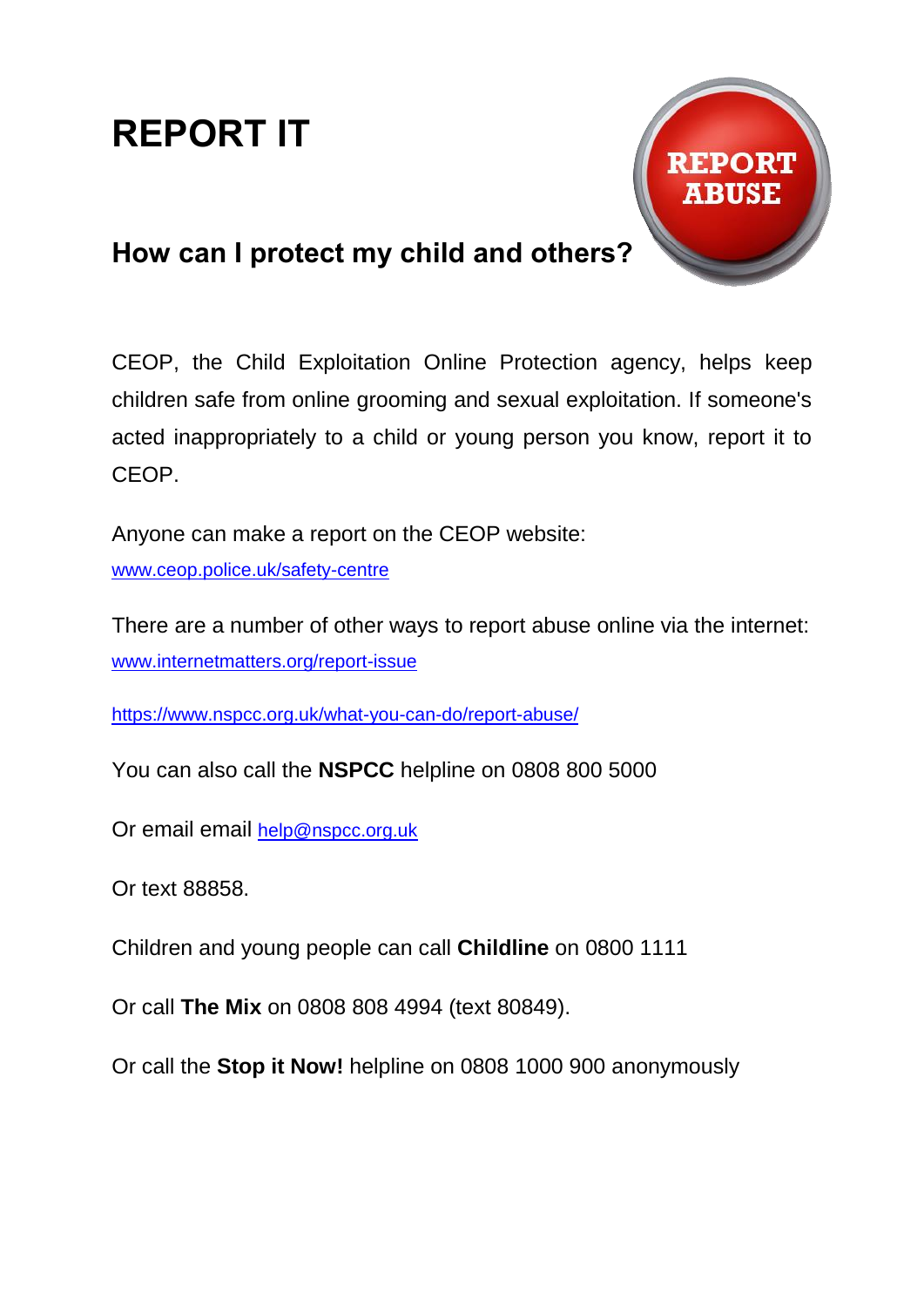

**Grooming can be a tricky subject to talk about with your child but the tips below may help.**

#### **Be approachable**

Let them know you are there to help them if they get into trouble online – and if they are concerned about something they can come to you. Although it is hard, try not to over-react if they share something with you that causes you alarm. If your child is scared to come to you for help, this may put them in even more danger.

#### **Be the one to start the conversation**

There are lots of ways your child can help you with learning more about technology and they can be way ahead of adults in the way of new advances and what is trending. When they get home from school or college, ask them how their online day was, as well as their real world day. Ask them to help with any technological problems you may be experiencing with your smartphone, tablet or laptop to get the conversation started.

#### **Talk to them about their online friendships**

Find out what sites they go to, where they met their online friends, how they communicate and what information they share. Make sure they know that having thousands of online 'friends' isn't always safe. Advise them never to arrange to meet someone in real life they only know online

#### **With younger children**

Talk about grooming as you would stranger danger – a stranger is anyone you don't know, whether in real life or online. Tell them they shouldn't talk privately (eg, go into online chat rooms) or give personal information to anyone they don't know whilst gaming online, for example. Discuss with them what 'personal information' is.

This leaflet has been produced using advice from the NSPCC and Internet Matters. There is lots of other useful websites, where you can find good advice and support.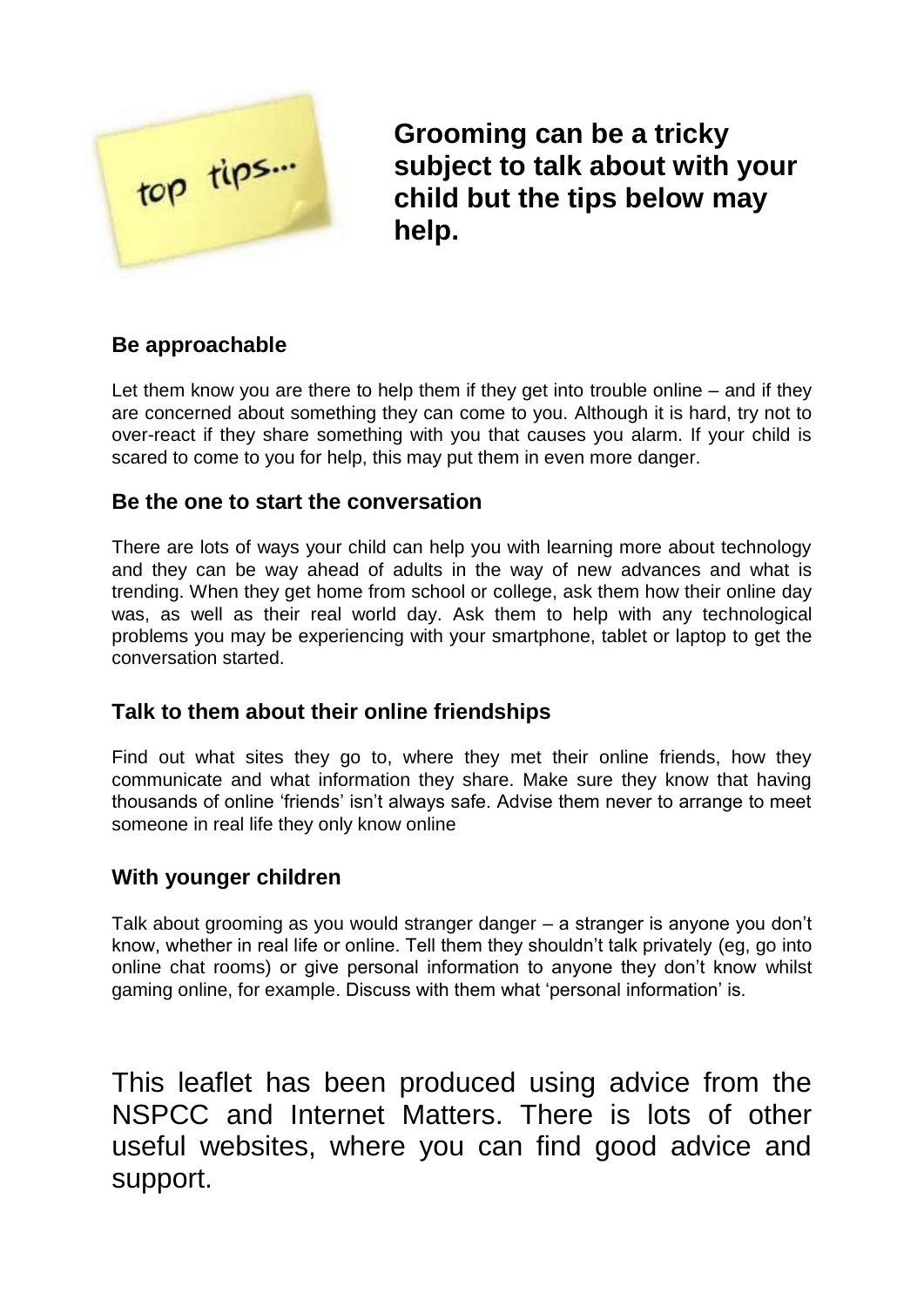## **Useful websites and resources**



**Parent Info** is a comprehensive, free resource for schools covering a range of safeguarding topics and information about apps and when they are updated etc. The content is updated by CEOP (Child Exploitation & Online Protection Centre. The direct link follows which you may like to share with your school communities via meetings, newsletters and on your websites<http://parentinfo.org/>

**Safer for Professionals, Parents & Carers** provides regular updates, guides & videos to add to your knowledge & effectiveness to safeguard children in a digital era <https://ineqe.com/professionals-service/sign-up/>

**A Guide to Snapchat Basics:** Watch this video to take you through the essentials **[Watch now](http://ineqe.us7.list-manage2.com/track/click?u=8c3ff982b241ebd9256f18e39&id=ffb427c458&e=6fc9dab585)**

**E-Safety - Safeguarding Children in a Digital World:** Providing a deeper understanding of the risks posed to children in the online environment **[Click here](http://ineqe.us7.list-manage.com/track/click?u=8c3ff982b241ebd9256f18e39&id=df54e6e92b&e=6fc9dab585)**

**YouTube:** Did you know that YouTube is one of the most popular online destinations for children to watch content, with around three quarters of those aged 5-15 using the video site? YouTube is a platform that allows users to upload and share videos worldwide. This means that your child may be exposed to any user uploaded content from anywhere in the world. Keep your child safer by watching our guide which outlines features such as restricted mode, leading by example and the YouTube Kids app **[Watch Now!](http://ineqe.us7.list-manage.com/track/click?u=8c3ff982b241ebd9256f18e39&id=072cbcb5df&e=6fc9dab585)**

**Online Gaming:** Over half of 8-15 year olds now play games online. Gaming can be a great way for children to relax, socialize and have fun. But there are some risks and with so many games available, it's important to know how to keep children safe. Click the link for tips and advice that will keep you up-to-date with the most popular online games, help you decide what's appropriate for your child and help them play safely.

[https://www.nspcc.org.uk/preventing-abuse/keeping-children-safe/online](https://www.nspcc.org.uk/prevent%1fing-abuse/keeping-children-safe/on%1fline-safety/online-games-helping-children-play-safe/?utm_source=Adestra&utm_medi%1fum=email&utm_content=5%20gaming%20)[safety/online-games-helping-children-play-safe/?utm\\_source=Adestra&utm\\_medi-](https://www.nspcc.org.uk/prevent%1fing-abuse/keeping-children-safe/on%1fline-safety/online-games-helping-children-play-safe/?utm_source=Adestra&utm_medi%1fum=email&utm_content=5%20gaming%20)